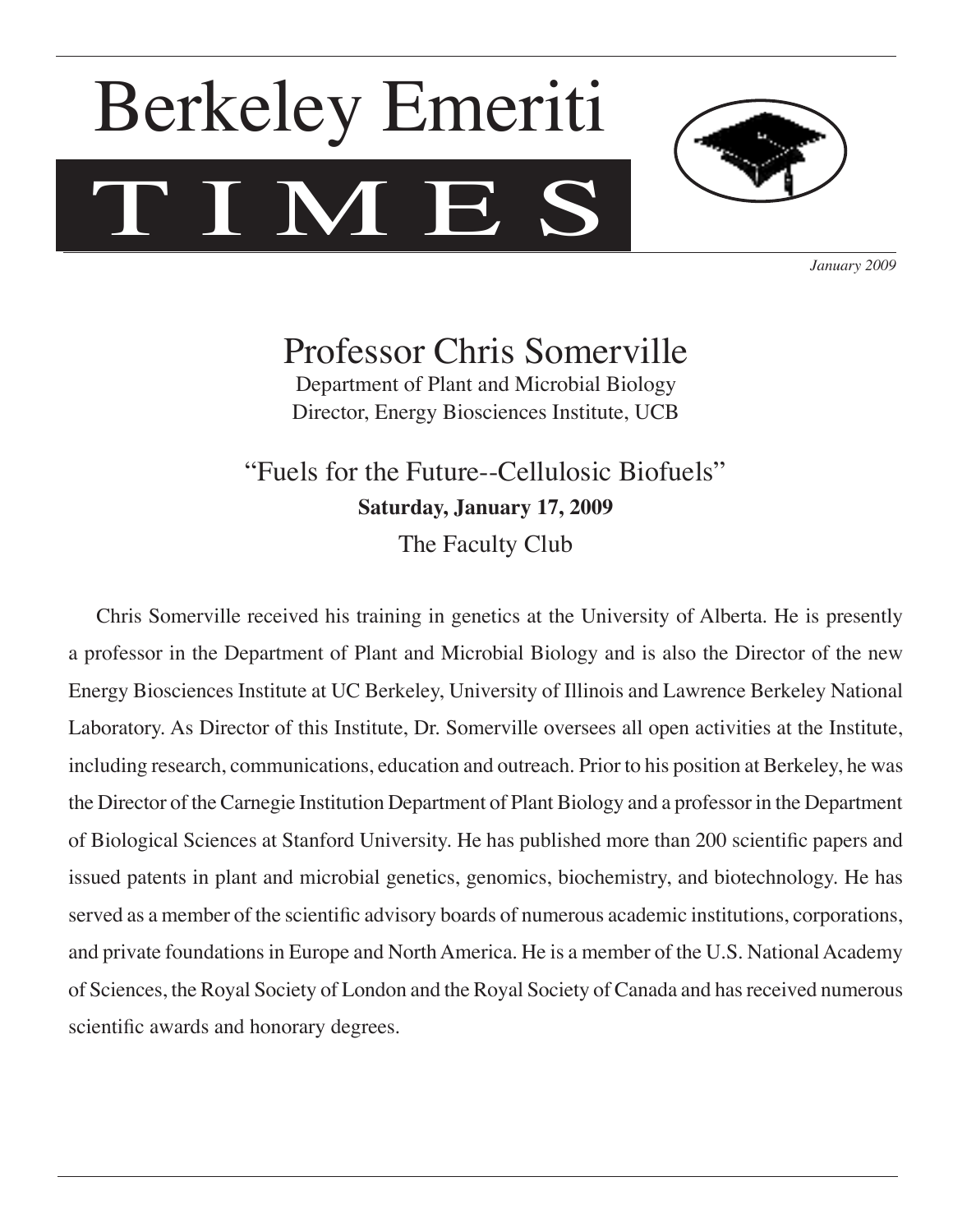#### UCB EMERITI ASSOCIATION EXECUTIVE COMMITTEE 2008-2009

President Richard Malkin

First Vice President **OPEN** 

Second Vice President George Leitmann

> **Treasurer** George Goldman

> > **Secretary** Ann Jensen

Berkeley Emeriti Times Editor Claude Babcock

> Members at Large George Glassey Richard Herr Jack Kirsch John McNulty Karl Pister Marvalee Wake

CUCEA Representative Errol Mauchlan

Past UCBEA Presidents Errol Mauchlan Louise Taylor Larry Waldron

**Stewards** Betty Carpenter Sue Cork Mary Dee Vermeulen

Mailing Address UC Berkeley Emeriti Association 1925 Walnut Street # 1550 Berkeley, CA 94720-1550

UCB Retirement Center Patrick Cullinane, Director André S. Porter, Program Manager

| Office    | <b>UCB</b> Retirement Center |
|-----------|------------------------------|
| Telephone | 510/642-5461                 |
| Fax       | 510/643-1460                 |
| Web site  | thecenter.berkeley.edu       |
| Email     | emeriti@berkeley.edu         |



Published before each meeting of the UC Berkeley Emeriti Association: To provide closer networking for members with meeting announcements, meeting reviews, executive committee actions, pertinent campus news, and to reach out to members who cannot attend the meetings. Editor: Claude Babcock Phone: 510/848-3368 Email: cbabcock@berkeley.edu

# **A SWEETER MUSIC**

"Why play new music?" At the UCBEA luncheon on November 8, 2008, Sarah Cahill, pianist, music critic and radio producer, responded to this challenging question. Her weekly radio program, in which she interviews performers and composers, has been called by *Citysearch* "One of the Hundred Best Things about the Bay Area." More than a half dozen composers, including John Adams, have written piano works dedicated to her.

She defined new or contemporary music as music that is being composed now and is not beholden to a particular style or dogma. She challenged *New Yorker* critic Alex Ross's assertion that while the public has embraced new art, new music has been found forbidding and has not attracted a substantial audience. She contended that new music speaks to all kinds of people including teenagers. Sarah played an anti-Iraq War piece by a 16-year old Berkeley boy, who has studied with John Adams since he was 9 years old.

Over the 20th century many different styles and ideas appeared. She cited the example of Ukrainian-born Leo Ornstein who wrote radical, wild music in his younger years, but later adopted a romantic mode, quite out of fashion in the 1970's and 1980's. Sarah interviewed him in 2000 when he was 107 years old and played for us a calm, lyrical selection he wrote at age 86, titled "Morning in the Woods." (Of particular interest to a UC audience, she told us that Ornstein was a music teacher of the very young Andrew Imbrie, and encourage him to take up composition.)

Mamoru Fujiedo, whom she had approached and interviewed, subsequently summoned her to Tokyo to perform, on an old upright piano in Frank Lloyd Wright's Imperial Hotel, music communicated to him by plants. Exactly how he receives such communications remains his secret. Different plant species apparently sing different tunes. Sarah played for us the music of an unidentified plant that in no way had a sound we might associate with Japan.

Her last contemporary music example was a composition by Australianborn composer and pianist Percy Grainger (1882-1961) titled "Shepherd's Hey." As she played, her enthusiasm for the music was affecting.

A further key to her success in having contemporary composers write music dedicated to her reflecting their mutual respect; she is serious in her regard for their work, and composers appreciate performing artists and perceptive critics who take them seriously.

Sarah currently has commissioned 18 composers to write music expressive of peace. Most of them have strong anti-war views, although some strived to move beyond those feelings to express the essence of peace, rather than simply writing anti-war pieces. The title of the production, to be presented

*Continued on next page*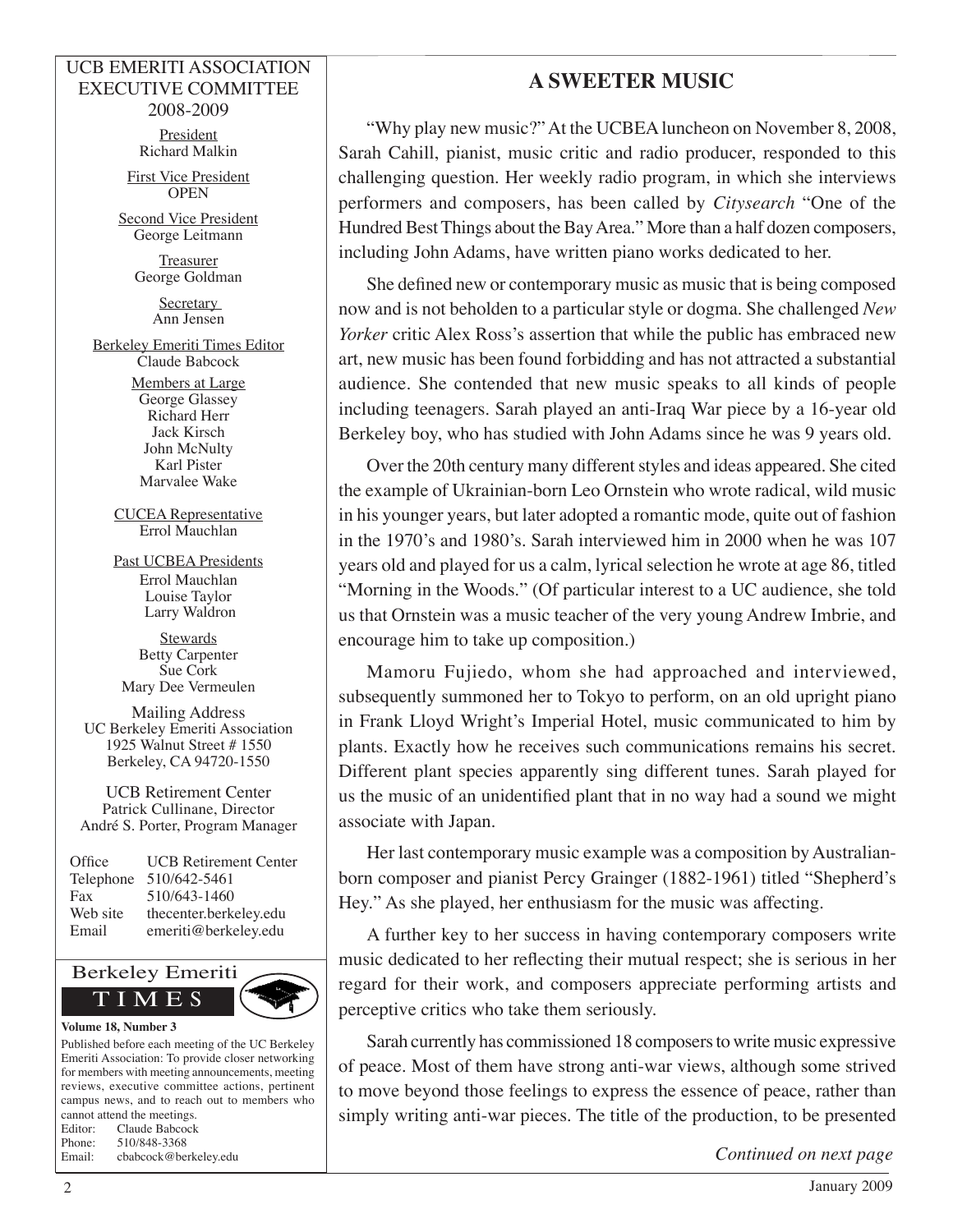### *... A Sweeter Music*

January 25, by Cal Performances in Hertz Hall, is "A Sweeter Music," taken from Martin Luther King's Nobel Prize lecture in which he called for "a sweeter music than the discords of war." Music perennially has been used to arouse the martial spirit in warring populations. It is to be hoped that music also can be enlisted to arouse a spirit of peace. A laudable project!

(Disclosure: Your reviewer has known Sarah Cahill since she was 11 years old and began playing chamber music with my violinist daughter Rachel.)

## *Closer Networking*

One of the goals of the Berkeley Emeriti Times is "… to provide closer networking for members…"; this meets that criteria:

I would like to share a beautiful West Berkeley loft workspace with one or two other retirees—desk, bookcases, file cabinets, peace and quiet—two blocks from Café Trieste, \$350/month. Contact 510/644-9840 or jlave@berkeley.edu.

*Jean Lave, Professor Emerita*

*Larry Waldron*

#### *Economic Challenges for the New Administration and the Rest of us*

If the bombardment of stories about bail-outs and recession, the ups and downs of the Dow, housing foreclosures and the rise of the unemployment rate is causing brain fatigue, the Retirement Center's next Learning in Retirement series **Economic Challenges for the New Administration**, organized by Professor John M. Letiche of the Department of Economics offers refreshing relief. The series runs four Tuesdays in January from l-3 pm:

| January 6 Prospects for the American Economy,                                                                                                 | January 20 Housing: The Mortgage Market and         |
|-----------------------------------------------------------------------------------------------------------------------------------------------|-----------------------------------------------------|
| with a Peace Dividend                                                                                                                         | <b>Financial Turmoil</b>                            |
| Professor Lawrence R Klein, Nobel                                                                                                             | Professor John Quigley, Dean,                       |
| Laureate, University of Pennsylvania                                                                                                          | School of Public Policy                             |
|                                                                                                                                               |                                                     |
| January 13 The Need for a New Financial Architecture                                                                                          | January 27 Globalization and the New Administration |
| Professor Barry Eichengreen,                                                                                                                  | Professor Maurice Obstfeld,                         |
| Department of Economics<br>There are no enrollment fees for Learning in Retirement courses, but advance registration is required. Contact the | Department of Economics                             |

Center at email ucbrc@berkeley.edu or call 510/642-5461. Enrollment is limited.

#### *Another Perspective on the economy*

To get your brain around the dollar figures being thrown around, take a bundle of \$1000 bills and stack them up:

- $4"$  stack = \$1 million
- $350'$  stack = \$1 billion.
- 65 mile stack  $= $1$  trillion

#### **Dues Due**

Check the year above your name on the *Emeriti Times* mailing label. This will tell you when your membership expires. Your membership is important to us, and we hope you will continue your involvement with the UCBEA. Dues are only \$15/year. Please mail your dues (payable to UCBEA) to the UCB Retirement Center, 1925 Walnut Street # 1550, Berkeley, CA 94720-1550. Remember to indicate the years to be covered by your dues in the memo area of your check.

*Just do it.*